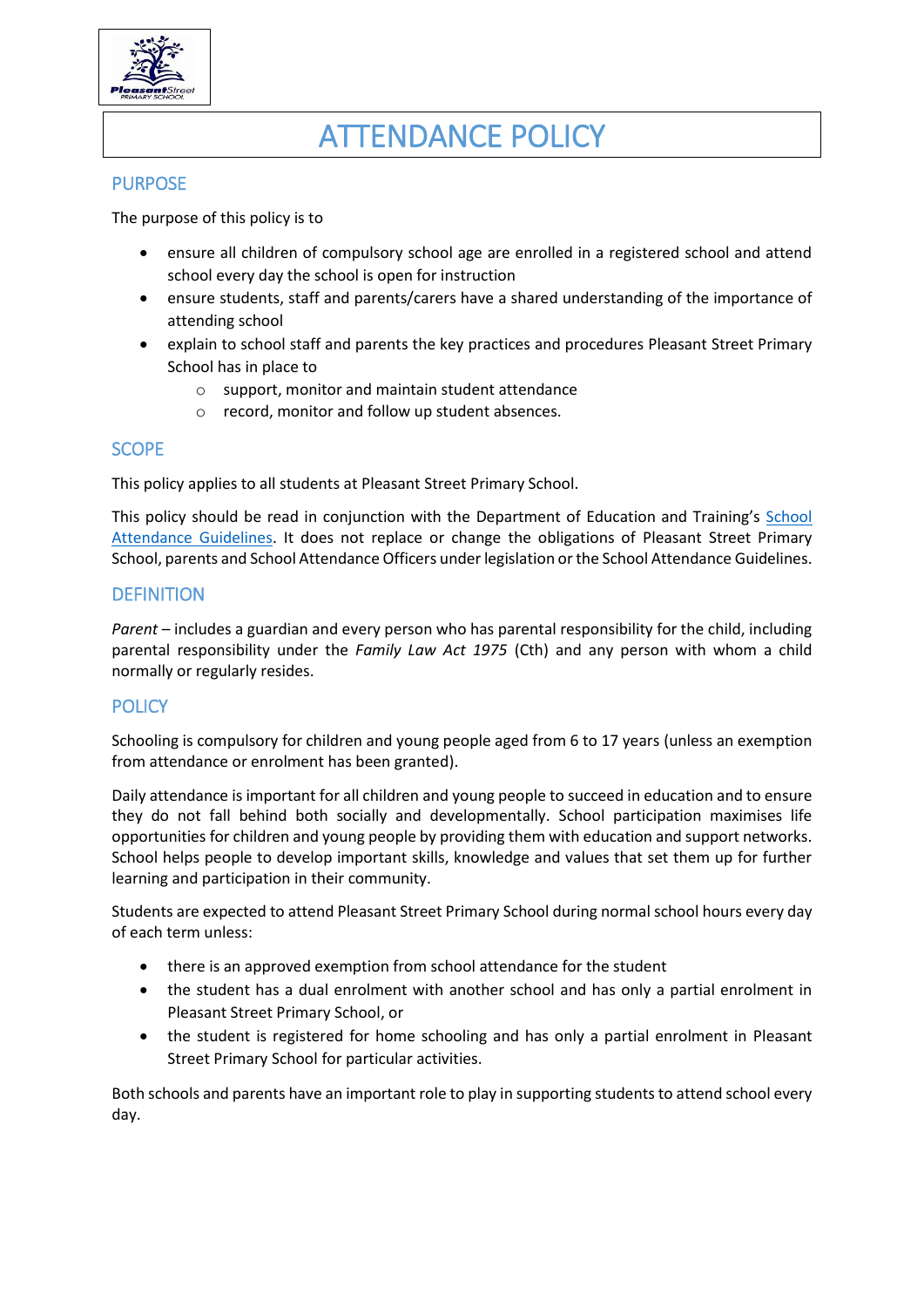Pleasant Street Primary School believes all students should attend school all day, every day when the school is open for instruction and is committed to working with its school community to encourage and support full school attendance.

Our school will identify individual students or cohorts who are vulnerable and whose attendance is at risk and/or declining and will work with these students and their parents to improve their attendance through a range of interventions and supports.

Students are committed to attending school every day, arriving on time and are prepared to learn. Our students are encouraged to approach a teacher or school staff member and seek assistance if there are any issues that are affecting their attendance.

Pleasant Street Primary School parents are committed to ensuring their child/children attend school on time every day when instruction is offered, to communicating openly with the school and providing valid explanations for any absence.

Parents will communicate with the relevant staff at Pleasant Street Primary School about any issues affecting their child's attendance and work in partnership with the school to address any concerns.

Parents will provide a reasonable explanation for their child's absence from school and endeavour to schedule family holidays, appointments and other activities outside of school hours.

#### Supporting and promoting attendance

Pleasant Street Primary School's *Student Wellbeing and Engagement Policy* supports student attendance.

#### Recording attendance

Pleasant Street Primary School must record student attendance twice per day using the Compass Tool. This is necessary to:

- meet legislative requirements
- discharge Pleasant Street Primary School's duty of care for all students

#### Recording absences

For absences where there is no exemption in place, a parent must provide an explanation on each occasion to the school.

Parents should notify Pleasant Street Primary School of absences by through the Compass Student management tool.

If a student is absent on a particular day and the school has not been previously notified by a parent, or the absence is otherwise unexplained, Pleasant Street Primary School will notify parents by SMS by 930am as per DET requirements.

Pleasant Street Primary School will keep a record of the reason given for each absence. The principal will determine if the explanation provided is a **reasonable excuse** for the purposes of the parent meeting their responsibilities under the *Education Training Reform Act 2006* and the School Attendance Guidelines.

If Pleasant Street Primary School considers that the parent has provided a **reasonable excuse** for their child's absence the absence will be marked as '**excused absence**'.

If the school determines that no reasonable excuse has been provided, the absence will be marked as '**unexcused absence**'.